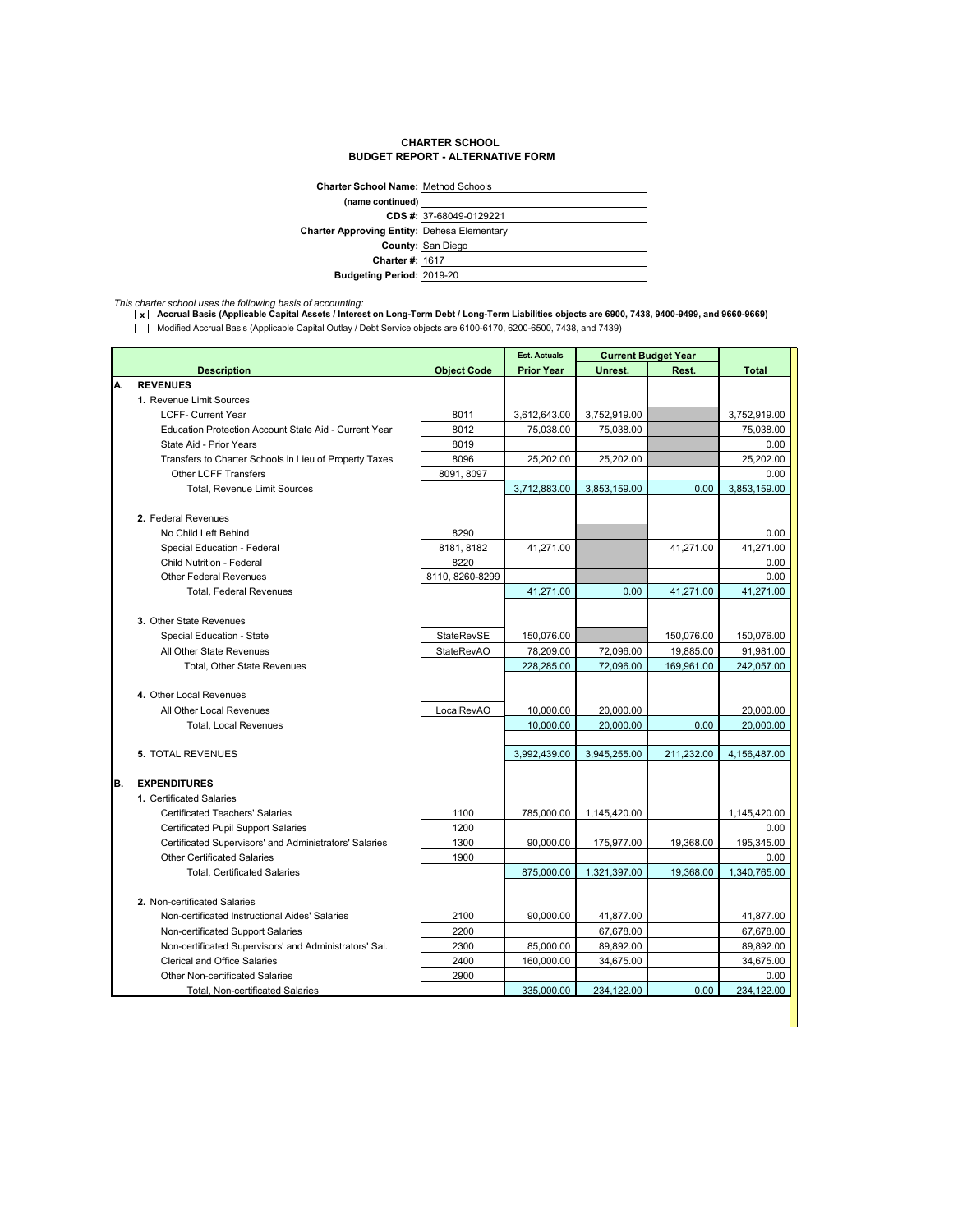| <b>Description</b>                                                    | <b>Object Code</b> | <b>Est. Actuals</b><br><b>Prior Year</b> | Unrest.      | <b>Current Budget Year</b><br>Rest. | <b>Total</b>      |
|-----------------------------------------------------------------------|--------------------|------------------------------------------|--------------|-------------------------------------|-------------------|
| 3. Employee Benefits                                                  |                    |                                          |              |                                     |                   |
| <b>STRS</b>                                                           | 3101-3102          |                                          |              |                                     | 0.00              |
| <b>PERS</b>                                                           | 3201-3202          |                                          |              |                                     | 0.00              |
| OASDI / Medicare / Alternative                                        | 3301-3302          | 89,737.00                                | 118,998.00   | 1,481.00                            | 120,479.00        |
| <b>Health and Welfare Benefits</b>                                    | 3401-3402          | 82,000.00                                | 156,600.00   | 900.00                              | 157,500.00        |
| Unemployment Insurance                                                | 3501-3502          | 32,000.00                                | 53,340.00    | 420.00                              | 53,760.00         |
| Workers' Compensation Insurance                                       | 3601-3602          | 15,000.00                                | 27,222.00    | 339.00                              | 27,561.00         |
| OPEB, Allocated                                                       | 3701-3702          |                                          |              |                                     | 0.00              |
| OPEB, Active Employees                                                | 3751-3752          |                                          |              |                                     | 0.00              |
| PERS Reduction (for revenue limit funded schools)                     | 3801-3802          |                                          |              |                                     | 0.00              |
| <b>Other Employee Benefits</b>                                        | 3901-3902          | 25,000.00                                | 56,776.00    | 968.00                              | 57.744.00         |
| <b>Total, Employee Benefits</b>                                       |                    | 243,737.00                               | 412,936.00   | 4,108.00                            | 417.044.00        |
|                                                                       |                    |                                          |              |                                     |                   |
| 4. Books and Supplies                                                 |                    |                                          |              |                                     |                   |
| Approved Textbooks and Core Curricula Materials                       | 4100               | 438,143.00                               | 475,000.00   |                                     | 475,000.00        |
| Books and Other Reference Materials                                   | 4200               | 64,000.00                                | 75,000.00    |                                     | 75,000.00         |
| <b>Materials and Supplies</b>                                         | 4300               | 51,429.00                                | 15,115.00    | 19,885.00                           | 35,000.00         |
| Noncapitalized Equipment                                              | 4400               | 14,000.00                                | 30,000.00    |                                     | 30,000.00         |
| Food                                                                  | 4700               |                                          |              |                                     | $0.00\,$          |
| Total, Books and Supplies                                             |                    | 567,572.00                               | 595,115.00   | 19,885.00                           | 615,000.00        |
|                                                                       |                    |                                          |              |                                     |                   |
| 5. Services and Other Operating Expenditures                          |                    |                                          |              |                                     |                   |
| Subagreements for Services                                            | 5100               |                                          |              |                                     | 0.00              |
| <b>Travel and Conferences</b>                                         | 5200               | 32,500.00                                | 63,750.00    |                                     | 63,750.00         |
| Dues and Memberships                                                  | 5300               | 2,500.00                                 | 3,000.00     |                                     | 3,000.00          |
| Insurance                                                             | 5400               | 20,000.00                                | 10,000.00    |                                     | 10,000.00         |
| Operations and Housekeeping Services                                  | 5500               | 30,000.00                                | 27,250.00    |                                     | 27,250.00         |
| Rentals, Leases, Repairs, and Noncap. Improvements                    | 5600               | 275,240.00                               | 314,039.00   |                                     | 314,039.00        |
| Professional/Consulting Services & Operating Expend.                  | 5800               | 641,714.00                               | 327,190.00   | 167,871.00                          | 495,061.00        |
| Communications                                                        | 5900               | 31,500.00                                | 32,750.00    |                                     | 32,750.00         |
| Total, Services and Other Operating Expenditures                      |                    | 1,033,454.00                             | 777,979.00   | 167,871.00                          | 945,850.00        |
|                                                                       |                    |                                          |              |                                     |                   |
| 6. Capital Outlay (Objects 6100-6170, 6200-6500 - modified accrual ba |                    |                                          |              |                                     |                   |
| Sites and Improvements of Sites                                       | 6100-6170          |                                          |              |                                     | 0.00              |
| Buildings and Improvements of Buildings                               | 6200               |                                          |              |                                     | 0.00              |
| Books and Media for New School Libraries or Major                     |                    |                                          |              |                                     |                   |
| <b>Expansion of School Libraries</b>                                  | 6300               |                                          |              |                                     | 0.00              |
| Equipment                                                             | 6400               |                                          |              |                                     | 0.00              |
| <b>Equipment Replacement</b>                                          | 6500               |                                          |              |                                     | 0.00              |
| Depreciation Expense (for full accrual basis only)                    | 6900               |                                          |              |                                     | 0.00              |
| Total, Capital Outlay                                                 |                    | 0.00                                     | 0.00         | 0.00                                | 0.00              |
|                                                                       |                    |                                          |              |                                     |                   |
| 7. Other Outgo                                                        |                    |                                          |              |                                     |                   |
| Tuition to Other Schools                                              | 7110-7143          |                                          |              |                                     | 0.00              |
| Transfers of Pass-through Revenues to Other LEAs                      | 7211-7213          |                                          |              |                                     | 0.00              |
| Transfers of Apportionments to Other LEAs - Spec. Ed.                 | 7221-7223SE        |                                          |              |                                     | 0.00              |
| Transfers of Apportionments to Other LEAs - All Other                 | 7221-7223AO        |                                          |              |                                     | 0.00              |
| All Other Transfers                                                   | 7281-7299          |                                          |              |                                     | 0.00              |
| Debt Service:                                                         |                    |                                          |              |                                     |                   |
| Interest                                                              | 7438               |                                          |              |                                     | 0.00              |
| Principal                                                             | 7439               |                                          |              |                                     | 0.00              |
| Total, Other Outgo                                                    |                    | 0.00                                     | 0.00         | 0.00                                | 0.00 <sub>1</sub> |
|                                                                       |                    |                                          |              |                                     |                   |
| 8. TOTAL EXPENDITURES                                                 |                    | 3,054,763.00                             | 3,341,549.00 | 211,232.00                          | 3,552,781.00      |
|                                                                       |                    |                                          |              |                                     |                   |
| С.<br><b>EXCESS (DEFICIENCY) OF REVENUES OVER EXPEND.</b>             |                    |                                          |              |                                     | 603,706.00        |
| BEFORE OTHER FINANCING SOURCES AND USES (A5-B8)                       |                    | 937,676.00                               | 603,706.00   | 0.00                                |                   |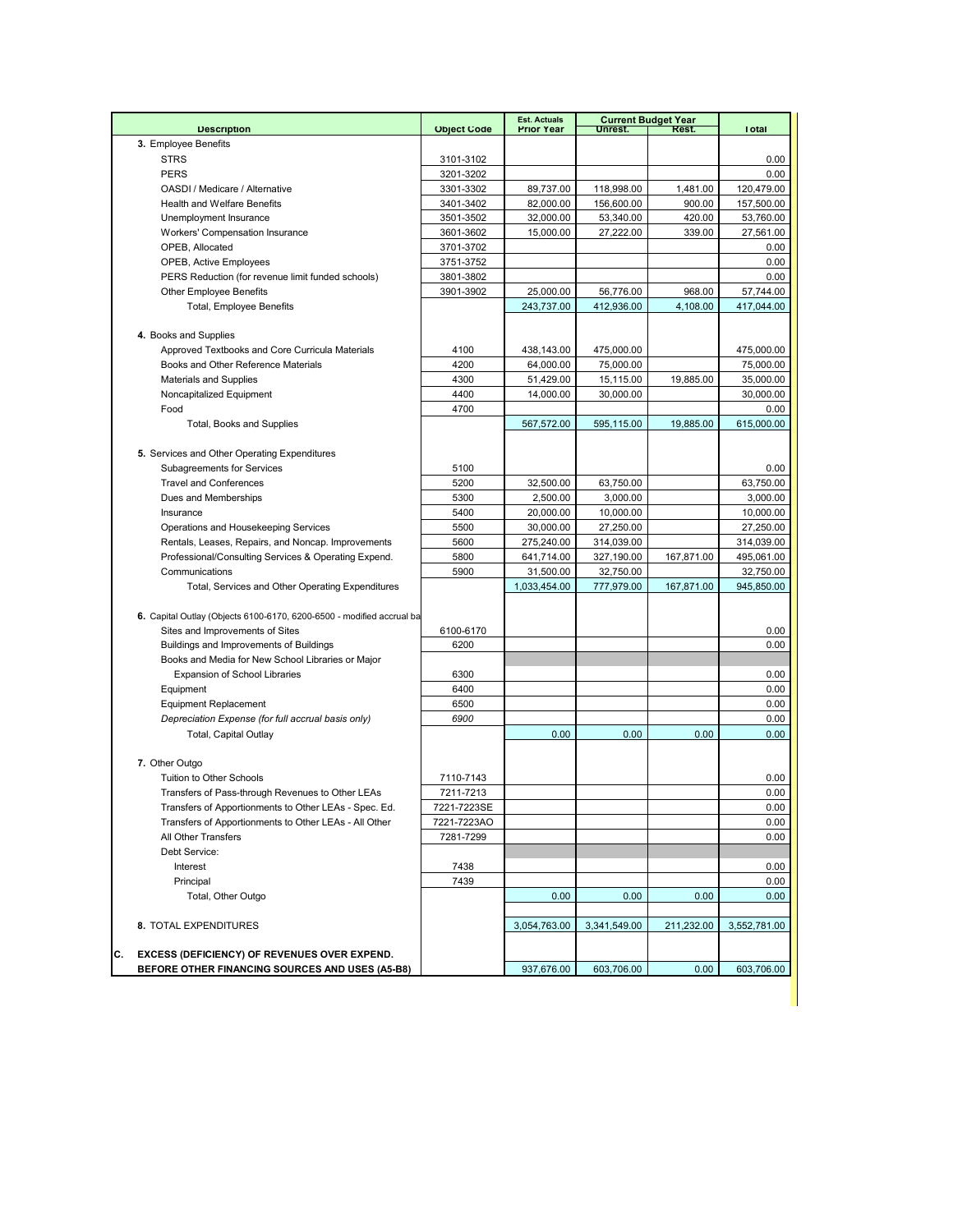|    |                                                                             |                    | <b>Est. Actuals</b> |              | <b>Current Budget Year</b> |              |
|----|-----------------------------------------------------------------------------|--------------------|---------------------|--------------|----------------------------|--------------|
|    | <b>Description</b>                                                          | <b>Object Code</b> | <b>Prior Year</b>   | Unrest.      | Rest.                      | <b>Total</b> |
| D. | <b>OTHER FINANCING SOURCES / USES</b><br>1. Other Sources                   |                    |                     |              |                            |              |
|    |                                                                             | 8930-8979          |                     |              |                            | 0.00         |
|    | 2. Less: Other Uses                                                         | 7630-7699          |                     |              |                            | 0.00         |
|    | 3. Contributions Between Unrestricted and Restricted Accounts               |                    |                     |              |                            |              |
|    | (must net to zero)                                                          | 8980-8999          |                     | 0.00         | 0.00                       | 0.00         |
|    |                                                                             |                    |                     |              |                            |              |
|    | 4. TOTAL OTHER FINANCING SOURCES / USES                                     |                    | 0.00                | 0.00         | 0.00                       | 0.00         |
| E. | NET INCREASE (DECREASE) IN FUND BALANCE (C + D4)                            |                    | 937,676.00          | 603,706.00   | 0.00                       | 603,706.00   |
|    |                                                                             |                    |                     |              |                            |              |
| F. | FUND BALANCE, RESERVES                                                      |                    |                     |              |                            |              |
|    | 1. Beginning Fund Balance                                                   |                    |                     |              |                            |              |
|    | a. As of July 1                                                             | 9791               | 617,905.00          | 1,555,581.00 |                            | 1,555,581.00 |
|    | b. Adjustments to Beginning Balance                                         | 9793, 9795         |                     |              |                            | 0.00         |
|    | c. Adjusted Beginning Balance                                               |                    | 617,905.00          | 1,555,581.00 | 0.00                       | 1,555,581.00 |
|    | 2. Ending Fund Balance, June 30 (E + F.1.c.)                                |                    | 1,555,581.00        | 2,159,287.00 | 0.00                       | 2,159,287.00 |
|    |                                                                             |                    |                     |              |                            |              |
|    | Components of Ending Fund Balance (Optional):                               |                    |                     |              |                            |              |
|    | a. Reserve For:                                                             |                    |                     |              |                            |              |
|    | Revolving Cash (equals object 9130)                                         | 9711               |                     |              |                            |              |
|    | Stores (equals object 9320)                                                 | 9712               |                     |              |                            |              |
|    | Prepaid Expenditures (equals object 9330)                                   | 9713               |                     |              |                            |              |
|    | All Others                                                                  | 9719               |                     |              |                            |              |
|    | <b>General Reserve</b>                                                      | 9730               |                     |              |                            |              |
|    | <b>Legally Restricted Balance</b>                                           | 9740               |                     |              |                            |              |
|    | b. Designated Amounts:                                                      |                    |                     |              |                            |              |
|    | Designated for Economic Uncertainties                                       | 9770               |                     |              |                            |              |
|    | Designated for Unrealized Gains of Investments &<br>Cash in County Treasury | 9775               |                     |              |                            |              |
|    | <b>Other Designations</b>                                                   | 9780               |                     |              |                            |              |
|    | c. Undesignated / Unappropriated Amount                                     | 9790               | 1,555,581.00        |              |                            |              |
|    |                                                                             |                    |                     |              |                            |              |
|    | Components of Ending Fund Balance (Budget):                                 |                    |                     |              |                            |              |
|    | a. Nonspendable                                                             |                    |                     |              |                            |              |
|    | Revolving Cash (equals object 9130)                                         | 9711               |                     |              |                            | 0.00         |
|    | Stores (equals object 9320)                                                 | 9712               |                     |              |                            | 0.00         |
|    | Prepaid Expenditures (equals object 9330)                                   | 9713               |                     |              |                            | 0.00         |
|    | All Others                                                                  | 9719               |                     |              |                            | 0.00         |
|    | b. Restricted                                                               | 9740               |                     |              |                            | 0.00         |
|    | c. Committed                                                                |                    |                     |              |                            |              |
|    | <b>Stabilization Arrangements</b>                                           | 9750               |                     |              |                            | 0.00         |
|    | <b>Other Commitments</b>                                                    | 9760               |                     |              |                            | 0.00         |
|    | d. Assigned                                                                 |                    |                     |              |                            |              |
|    | <b>Other Assignments</b>                                                    | 9780               |                     |              |                            | 0.00         |
|    | e. Unassigned/Unappropriated                                                |                    |                     |              |                            |              |
|    | Reserve for Economic Uncertainties                                          | 9789               |                     | 167,077.45   |                            | 167,077.45   |
|    | Unassigned / Unappropriated Amount                                          | 9790               |                     | 1,992,209.55 | 0.00                       | 1,992,209.55 |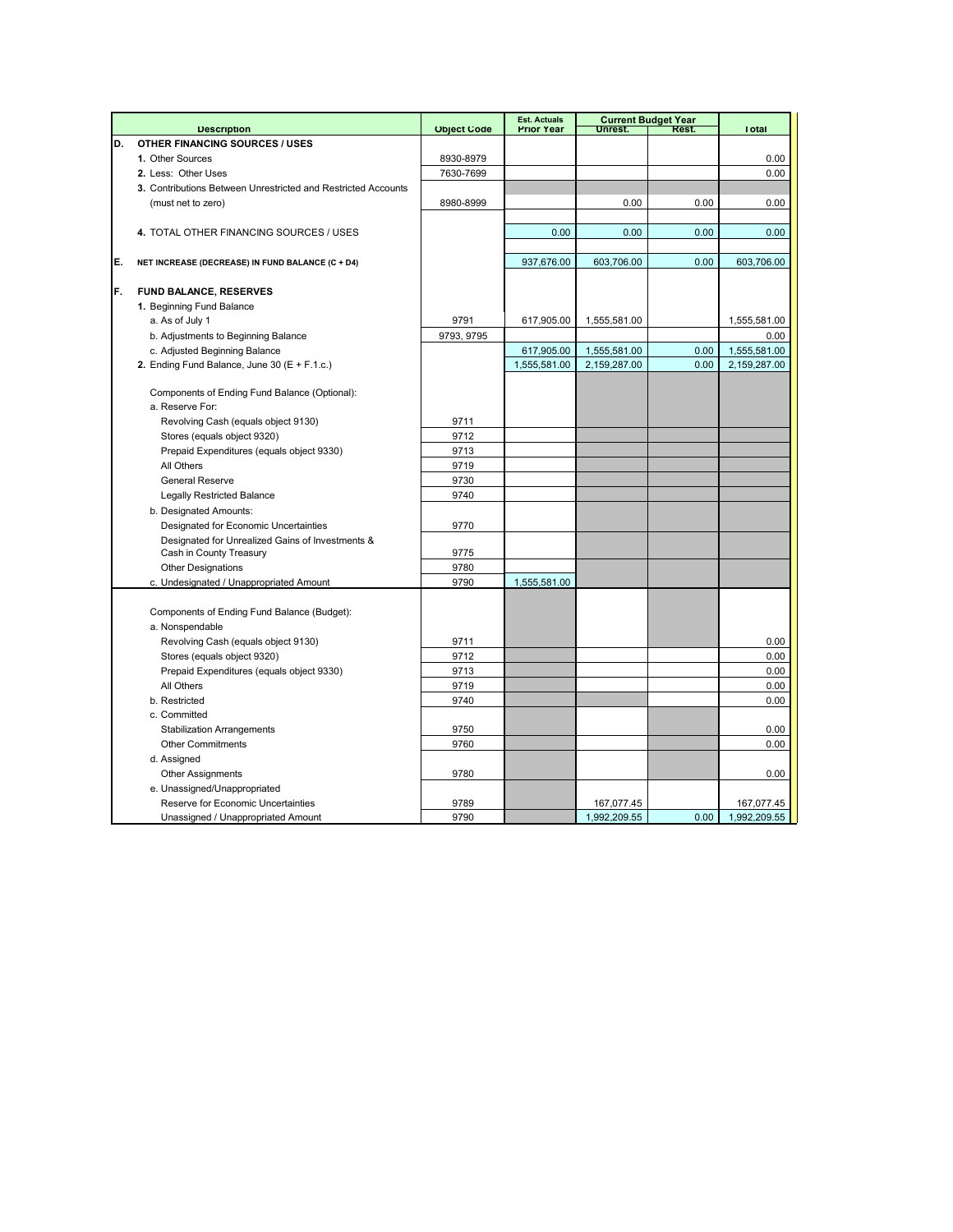## **CHARTER SCHOOL MULTI-YEAR PROJECTION - ALTERNATIVE FORM**

| <b>Charter School Name: Method Schools</b>         |                         |  |  |  |
|----------------------------------------------------|-------------------------|--|--|--|
| (name continued)                                   |                         |  |  |  |
|                                                    | CDS #: 37-68049-0129221 |  |  |  |
| <b>Charter Approving Entity: Dehesa Elementary</b> |                         |  |  |  |
|                                                    | County: San Diego       |  |  |  |
| <b>Charter #: 1617</b>                             |                         |  |  |  |
| <b>Fiscal Year: 2019-20</b>                        |                         |  |  |  |

*This charter school uses the following basis of accounting:*  **Accrual Basis (Applicable Capital Assets / Interest on Long-Term Debt / Long-Term Liabilities objects are 6900, 7438, 9400-9499, and 9660-9669)**

**X** Modified Accrual Basis (Applicable Capital Outlay / Debt Service objects are 6100-6170, 6200-6500, 7438, and 7439)

|    |                                                                                             |                    |                        | FY 2019-20        |                        | <b>Totals for</b>      | <b>Totals for</b>      |
|----|---------------------------------------------------------------------------------------------|--------------------|------------------------|-------------------|------------------------|------------------------|------------------------|
|    | <b>Description</b>                                                                          | <b>Object Code</b> | <b>Unrestricted</b>    | <b>Restricted</b> | Total                  | 2019-20                | 2020-21                |
| Α. | <b>REVENUES</b>                                                                             |                    |                        |                   |                        |                        |                        |
|    | 1. Revenue Limit Sources                                                                    |                    |                        |                   |                        |                        |                        |
|    | State Aid - Current Year                                                                    | 8011<br>8015       | 3.752.919.00           | 0.00              | 3.752.919.00           | 3.778.344.00           | 3.886.907.00           |
|    | Education Protection Account State Aid - Current Year                                       | 8019               | 75.038.00<br>0.00      | 0.00<br>0.00      | 75.038.00<br>0.00      | 75.038.00              | 75.038.00              |
|    | State Aid - Prior Years<br>Transfers to Charter in Lieu of Property Taxes                   | 8096               | 25,202.00              | 0.00              | 25,202.00              | 25,202.00              | 25,202.00              |
|    | Other LCFF Transfers                                                                        | 8091, 8097         | 0.00                   | 0.00              | 0.00                   |                        |                        |
|    | <b>Total, Revenue Limit Sources</b>                                                         |                    | 3.853.159.00           | 0.00              | 3.853.159.00           | 3.878.584.00           | 3.987.147.00           |
|    |                                                                                             |                    |                        |                   |                        |                        |                        |
|    | 2. Federal Revenues                                                                         |                    |                        |                   |                        |                        |                        |
|    | No Child Left Behind                                                                        | 8290               | 0.00                   | 0.00              | 0.00                   |                        |                        |
|    | Special Education - Federal                                                                 | 8181, 8182         | 0.00                   | 41.271.00         | 41.271.00              | 41.271.00              | 41.271.00              |
|    | Child Nutrition - Federal                                                                   | 8220               | 0.00                   | 0.00              | 0.00                   |                        |                        |
|    | Other Federal Revenues                                                                      | 8110, 8260-8299    | 0.00                   | 0.00              | 0.00                   |                        |                        |
|    | <b>Total, Federal Revenues</b>                                                              |                    | 0.00                   | 41.271.00         | 41.271.00              | 41.271.00              | 41.271.00              |
|    |                                                                                             |                    |                        |                   |                        |                        |                        |
|    | 3. Other State Revenues                                                                     |                    |                        |                   |                        |                        |                        |
|    | Special Education - State                                                                   | <b>StateRevSE</b>  | 0.00                   | 150.076.00        | 150.076.00             | 150.076.00             | 150.076.00             |
|    | All Other State Revenues                                                                    | <b>StateRevAO</b>  | 72.096.00              | 19,885.00         | 91.981.00              | 92,468.00              | 92.914.00              |
|    | Total, Other State Revenues                                                                 |                    | 72.096.00              | 169,961.00        | 242.057.00             | 242.544.00             | 242.990.00             |
|    |                                                                                             |                    |                        |                   |                        |                        |                        |
|    | 4. Other Local Revenues<br>All Other Local Revenues                                         | LocalRevAO         |                        | 0.00              |                        | 20,000.00              |                        |
|    | <b>Total, Local Revenues</b>                                                                |                    | 20.000.00<br>20,000,00 | 0.00              | 20.000.00<br>20.000.00 | 20,000,00              | 20,000.00<br>20,000,00 |
|    |                                                                                             |                    |                        |                   |                        |                        |                        |
|    | <b>5. TOTAL REVENUES</b>                                                                    |                    | 3.945.255.00           | 211.232.00        | 4.156.487.00           | 4.182.399.00           | 4.291.408.00           |
|    |                                                                                             |                    |                        |                   |                        |                        |                        |
| B. | <b>EXPENDITURES</b>                                                                         |                    |                        |                   |                        |                        |                        |
|    | 1. Certificated Salaries                                                                    |                    |                        |                   |                        |                        |                        |
|    | Certificated Teachers' Salaries                                                             | 1100               | 1.145.420.00           | 0.00              | 1.145.420.00           | 1.202.691.00           | 1.262.826.00           |
|    | <b>Certificated Pupil Support Salaries</b>                                                  | 1200               | 0.00                   | 0.00              | 0.00                   | 0.00                   | 0.00                   |
|    | Certificated Supervisors' and Administrators' Salaries                                      | 1300               | 175,977.00             | 19,368.00         | 195,345.00             | 205,112.00             | 215,368,00             |
|    | <b>Other Certificated Salaries</b>                                                          | 1900               | 0.00                   | 0.00              | 0.00                   | 0.00                   | 0.00                   |
|    | <b>Total, Certificated Salaries</b>                                                         |                    | 1.321.397.00           | 19,368.00         | 1.340.765.00           | 1.407.803.00           | 1.478,194.00           |
|    |                                                                                             |                    |                        |                   |                        |                        |                        |
|    | 2. Non-certificated Salaries                                                                |                    |                        |                   |                        |                        |                        |
|    | Non-certificated Instructional Aides' Salaries                                              | 2100<br>2200       | 41.877.00<br>67.678.00 | 0.00<br>0.00      | 41.877.00<br>67.678.00 | 43.971.00<br>71.061.00 | 46.169.00<br>74.614.00 |
|    | Non-certificated Support Salaries<br>Non-certificated Supervisors' and Administrators' Sal. | 2300               | 89.892.00              | 0.00              | 89.892.00              | 94.387.00              | 99,106.00              |
|    | <b>Clerical and Office Salaries</b>                                                         | 2400               | 34.675.00              | 0.00              | 34.675.00              | 36.408.00              | 38,229.00              |
|    | Other Non-certificated Salaries                                                             | 2900               | 0.00                   | 0.00              | 0.00                   | 0.00                   | 0.00                   |
|    | <b>Total, Non-certificated Salaries</b>                                                     |                    | 234,122.00             | 0.00              | 234,122.00             | 245,827.00             | 258,118.00             |
|    |                                                                                             |                    |                        |                   |                        |                        |                        |
|    |                                                                                             |                    |                        |                   |                        |                        |                        |
|    |                                                                                             |                    |                        |                   |                        |                        |                        |
|    |                                                                                             |                    |                        |                   |                        |                        |                        |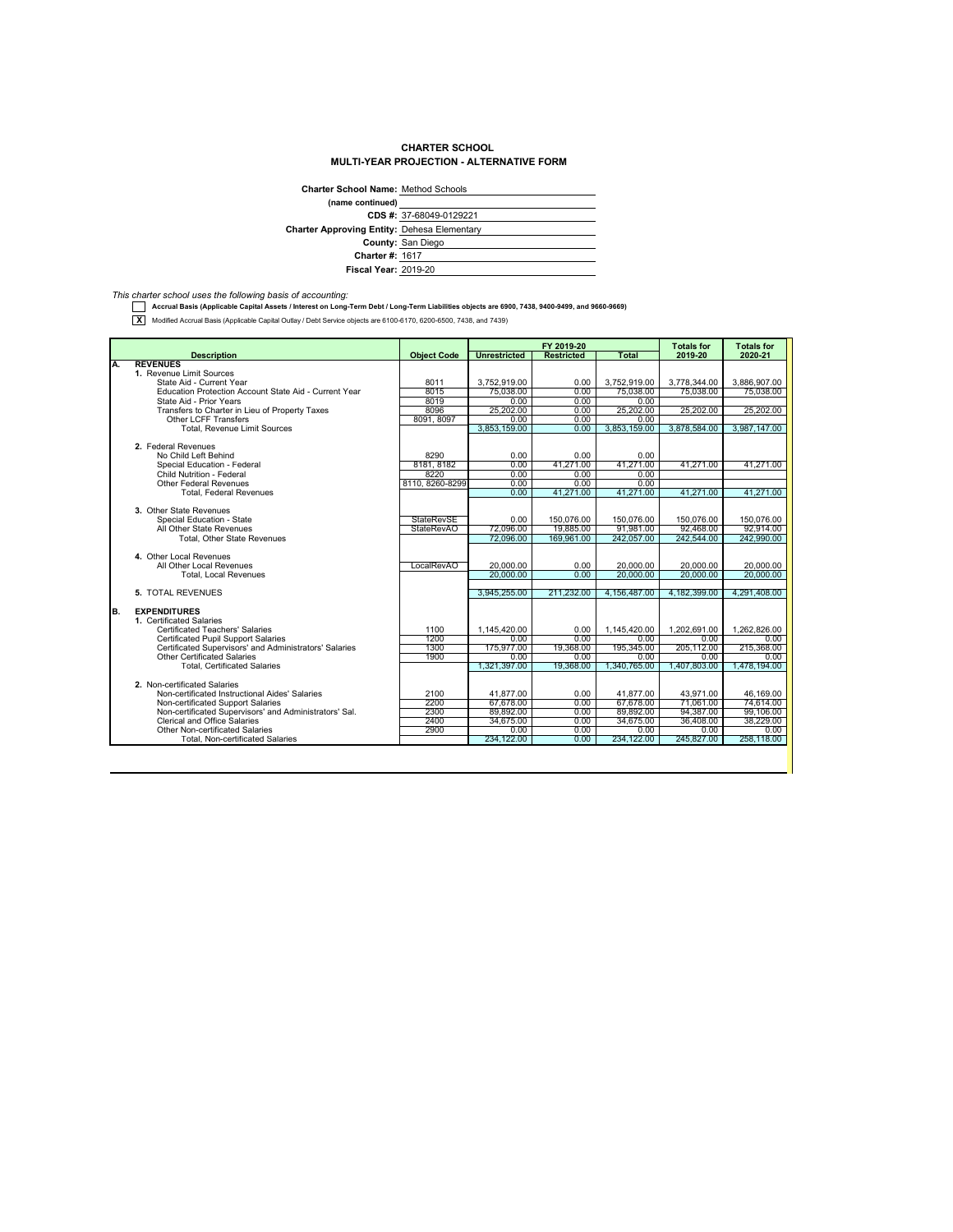|                                                                                           |                        |                     | FY 2019-20        |                  | <b>Totals for</b> | <b>Totals for</b> |
|-------------------------------------------------------------------------------------------|------------------------|---------------------|-------------------|------------------|-------------------|-------------------|
| <b>Description</b>                                                                        | <b>Object Code</b>     | <b>Unrestricted</b> | <b>Restricted</b> | Total            | 2019-20           | 2020-21           |
| 3. Employee Benefits                                                                      |                        |                     |                   |                  |                   |                   |
| <b>STRS</b><br><b>PERS</b>                                                                | 3101-3102              | 0.00<br>0.00        | 0.00<br>0.00      | $0.00 -$<br>0.00 |                   |                   |
| OASDI / Medicare / Alternative                                                            | 3201-3202<br>3301-3302 | 118,998.00          | 1.481.00          | 120,479.00       | 126,503.00        | 132,828.00        |
| <b>Health and Welfare Benefits</b>                                                        | 3401-3402              | 156,600.00          | 900.00            | 157,500.00       | 165,375.00        | 173,644.00        |
| Unemployment Insurance                                                                    | 3501-3502              | 53,340.00           | 420.00            | 53,760.00        | 53.760.00         | 53,760.00         |
| Workers' Compensation Insurance                                                           | 3601-3602              | 27.222.00           | 339.00            | 27.561.00        | 33.073.00         | 39.067.00         |
| OPEB. Allocated                                                                           | 3701-3702              | 0.00                | 0.00              | 0.00             |                   |                   |
| <b>OPEB, Active Employees</b>                                                             | 3751-3752              | 0.00                | 0.00              | 0.00             |                   |                   |
| PERS Reduction (for revenue limit funded schools)                                         | 3801-3802              | 0.00                | 0.00              | 0.00             |                   |                   |
| <b>Other Employee Benefits</b>                                                            | 3901-3902              | 56,776.00           | 968.00            | 57,744.00        | 60.632.00         | 63,663.00         |
| <b>Total, Employee Benefits</b>                                                           |                        | 412,936.00          | 4,108.00          | 417,044.00       | 439,343.00        | 462,962.00        |
|                                                                                           |                        |                     |                   |                  |                   |                   |
| 4. Books and Supplies                                                                     |                        |                     |                   |                  |                   |                   |
| Approved Textbooks and Core Curricula Materials                                           | 4100                   | 475.000.00          | 0.00              | 475.000.00       | 489.250.00        | 503.928.00        |
| Books and Other Reference Materials                                                       | 4200                   | 75,000.00           | 0.00              | 75,000.00        | 77.250.00         | 79.568.00         |
| Materials and Supplies                                                                    | 4300                   | 15.115.00           | 19.885.00         | 35,000.00        | 36.050.00         | 37.132.00         |
| Noncapitalized Equipment                                                                  | 4400                   | 30,000.00           | 0.00              | 30,000.00        | 30.900.00         | 31,827.00         |
| Food                                                                                      | 4700                   | 0.00                | 0.00              | 0.00             |                   |                   |
| Total, Books and Supplies                                                                 |                        | 595.115.00          | 19,885.00         | 615,000.00       | 633.450.00        | 652.455.00        |
| 5. Services and Other Operating Expenditures                                              |                        |                     |                   |                  |                   |                   |
| Subagreements for Services                                                                | 5100                   | 0.00                | 0.00              | 0.00             |                   |                   |
| <b>Travel and Conferences</b>                                                             | 5200                   | 63.750.00           | $0.00 -$          | 63.750.00        | 65.663.00         | 67.632.00         |
| Dues and Memberships                                                                      | 5300                   | 3.000.00            | 0.00              | 3.000.00         | 3.090.00          | 3.183.00          |
| Insurance                                                                                 | 5400                   | 10.000.00           | 0.00              | 10.000.00        | 10.300.00         | 10.609.00         |
| Operations and Housekeeping Services                                                      | 5500                   | 27.250.00           | 0.00              | 27,250.00        | 28.068.00         | 28.910.00         |
| Rentals, Leases, Repairs, and Noncap. Improvements                                        | 5600                   | 314,039.00          | 0.00              | 314,039.00       | 323,460.00        | 333,164.00        |
| Professional/Consulting Services and Operating Expend.                                    | 5800                   | 327.190.00          | 167.871.00        | 495.061.00       | 509,012.00        | 524,204.00        |
| Communications                                                                            | 5900                   | 32.750.00           | $0.00 -$          | 32.750.00        | 33.733.00         | 34.744.00         |
| Total, Services and Other Operating Expenditures                                          |                        | 777,979.00          | 167,871.00        | 945,850.00       | 973,326.00        | 1,002,446.00      |
|                                                                                           |                        |                     |                   |                  |                   |                   |
| 6. Capital Outlay (Objects 6100-6170, 6200-6500 for mod, accrual bas                      |                        |                     |                   |                  |                   |                   |
| Sites and Improvements of Sites                                                           | 6100-6170              | 0.00                | 0.00              | 0.00             |                   |                   |
| Buildings and Improvements of Buildings                                                   | 6200                   | 0.00                | 0.00              | 0.00             |                   |                   |
| Books and Media for New School Libraries or Maior<br><b>Expansion of School Libraries</b> |                        | 0.00                | 0.00              | 0.00             |                   |                   |
| Equipment                                                                                 | 6300<br>6400           | 0.00                | 0.00              | 0.00             |                   |                   |
| <b>Equipment Replacement</b>                                                              | 6500                   | 0.00                | 0.00              | 0.00             |                   |                   |
| Depreciation Expense (for full accrual only)                                              | 6900                   | 0.00                | 0.00              | 0.00             |                   |                   |
| <b>Total, Capital Outlav</b>                                                              |                        | 0.00                | 0.00              | 0.00             | 0.00              | 0.00              |
|                                                                                           |                        |                     |                   |                  |                   |                   |
| 7. Other Outgo                                                                            |                        |                     |                   |                  |                   |                   |
| Tuition to Other Schools                                                                  | 7110-7143              | 0.00                | 0.00              | 0.00             |                   |                   |
| Transfers of Pass-through Revenues to Other LEAs                                          | 7211-7213              | 0.00                | 0.00              | 0.00             |                   |                   |
| Transfers of Apportionments to Other LEAs - Spec. Ed.                                     | 7221-7223SE            | 0.00                | 0.00              | 0.00             |                   |                   |
| Transfers of Apportionments to Other LEAs - All Other                                     | 7221-7223AO            | 0.00                | 0.00              | 0.00             |                   |                   |
| All Other Transfers                                                                       | 7281-7299              | 0.00                | 0.00              | 0.00             |                   |                   |
| Debt Service:                                                                             |                        |                     |                   |                  |                   |                   |
| Interest                                                                                  | 7438                   | 0.00                | 0.00              | 0.00             |                   |                   |
| Principal                                                                                 | 7439                   | 0.00                | 0.00              | 0.00             |                   |                   |
| Total, Other Outgo                                                                        |                        | 0.00                | 0.00              | 0.00             | 0.00              | 0.00              |
| 8. TOTAL EXPENDITURES                                                                     |                        | 3.341.549.00        | 211.232.00        | 3,552,781.00     | 3.699.749.00      | 3.854.175.00      |
|                                                                                           |                        |                     |                   |                  |                   |                   |
| c.<br><b>EXCESS (DEFICIENCY) OF REVENUES OVER EXPEND.</b>                                 |                        |                     |                   |                  |                   |                   |
| BEFORE OTHER FINANCING SOURCES AND USES (A5-B8)                                           |                        | 603,706.00          | 0.00              | 603,706.00       | 482,650.00        | 437,233.00        |
|                                                                                           |                        |                     |                   |                  |                   |                   |
|                                                                                           |                        |                     |                   |                  |                   |                   |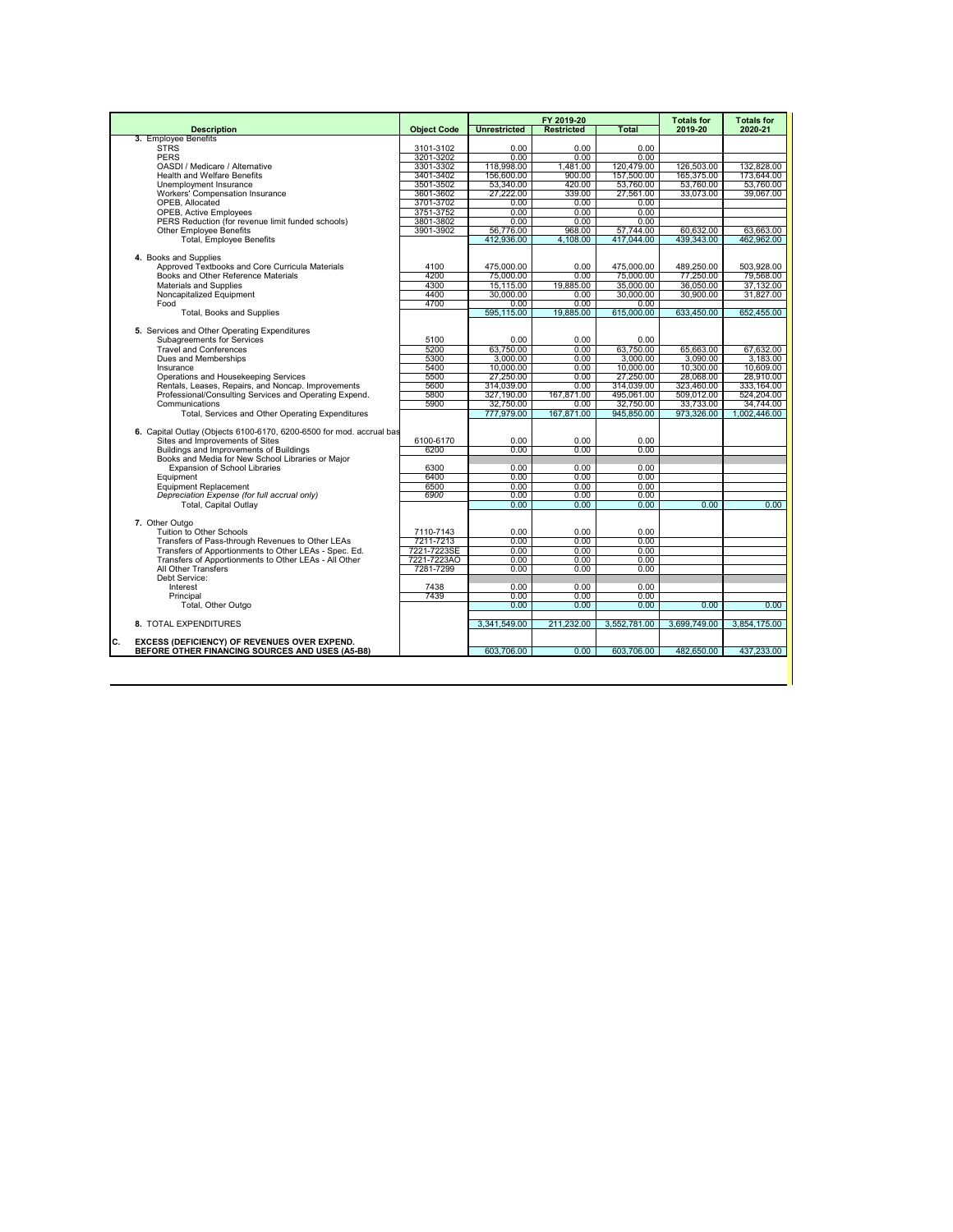|     |                                                                                                                                                                                                                                                                                                                                                                                                                                                                              |                                                                              |                                                                    | FY 2019-20                           |                                                                            | <b>Totals for</b>                            | <b>Totals for</b>                            |
|-----|------------------------------------------------------------------------------------------------------------------------------------------------------------------------------------------------------------------------------------------------------------------------------------------------------------------------------------------------------------------------------------------------------------------------------------------------------------------------------|------------------------------------------------------------------------------|--------------------------------------------------------------------|--------------------------------------|----------------------------------------------------------------------------|----------------------------------------------|----------------------------------------------|
|     | <b>Description</b>                                                                                                                                                                                                                                                                                                                                                                                                                                                           | <b>Object Code</b>                                                           | <b>Unrestricted</b>                                                | <b>Restricted</b>                    | Total                                                                      | 2019-20                                      | 2020-21                                      |
| D.  | <b>OTHER FINANCING SOURCES / USES</b><br>1. Other Sources                                                                                                                                                                                                                                                                                                                                                                                                                    | 8930-8979                                                                    | 0.00                                                               | 0.00                                 | 0.00                                                                       |                                              |                                              |
|     | 2. Less: Other Uses                                                                                                                                                                                                                                                                                                                                                                                                                                                          | 7630-7699                                                                    | 0.00                                                               | 0.00                                 | 0.00                                                                       |                                              |                                              |
|     | 3. Contributions Between Unrestricted and Restricted Accounts                                                                                                                                                                                                                                                                                                                                                                                                                |                                                                              |                                                                    |                                      |                                                                            |                                              |                                              |
|     | (must net to zero)                                                                                                                                                                                                                                                                                                                                                                                                                                                           | 8980-8999                                                                    | 0.00                                                               | 0.00                                 | 0.00                                                                       |                                              |                                              |
|     |                                                                                                                                                                                                                                                                                                                                                                                                                                                                              |                                                                              |                                                                    |                                      |                                                                            |                                              |                                              |
|     | 4. TOTAL OTHER FINANCING SOURCES / USES                                                                                                                                                                                                                                                                                                                                                                                                                                      |                                                                              | 0.00                                                               | 0.00                                 | 0.00                                                                       | 0.00                                         | 0.00                                         |
| IE. | NET INCREASE (DECREASE) IN FUND BALANCE (C + D4)                                                                                                                                                                                                                                                                                                                                                                                                                             |                                                                              | 603,706.00                                                         | 0.00                                 | 603.706.00                                                                 | 482.650.00                                   | 437.233.00                                   |
| IF. | <b>FUND BALANCE, RESERVES</b><br>1. Beginning Fund Balance<br>a. As of July 1<br>b. Adjustments to Beginning Balance<br>c. Adjusted Beginning Balance<br>2. Ending Fund Balance. June 30 $(E + F.1.c.)$                                                                                                                                                                                                                                                                      | 9791<br>9793, 9795                                                           | 1.555.581.00<br>0.00<br>1,555,581.00<br>2.159.287.00               | 0.00<br>0.00<br>0.00<br>0.00         | 1.555.581.00<br>0.00<br>1,555,581.00<br>2.159.287.00                       | 2.159.287.00<br>2,159,287.00<br>2.641.937.00 | 2.641.937.00<br>2,641,937.00<br>3.079.170.00 |
|     | Components of Ending Fund Balance (Optional):<br>a. Reserve For:<br>Revolving Cash (equals object 9130)<br>Stores (equals object 9320)<br>Prepaid Expenditures (equals object 9330)<br>All Others<br>General Reserve<br>Legally Restricted Balance<br>b. Designated Amounts:<br>Designated for Economic Uncertainties<br>Designated for Unrealized Gains of Investments &<br>Cash in County Treasury<br><b>Other Designations</b><br>c. Undesignated / Unappropriated Amount | 9711<br>9712<br>9713<br>9719<br>9730<br>9740<br>9770<br>9775<br>9780<br>9790 |                                                                    |                                      |                                                                            |                                              |                                              |
|     | Components of Ending Fund Balance (Budget):<br>a. Nonspendable<br>Revolving Cash (equals object 9130)<br>Stores (equals object 9320)<br>Prepaid Expenditures (equals object 9330)<br>All Others<br>b. Restricted<br>c. Committed<br><b>Stabilization Arrangements</b><br>Other Commitments<br>d. Assigned<br><b>Other Assignments</b><br>e. Unassigned/Unappropriated<br>Reserve for Economic Uncertainties                                                                  | 9711<br>9712<br>9713<br>9719<br>9740<br>9750<br>9760<br>9780<br>9789         | 0.00<br>0.00<br>0.00<br>0.00<br>0.00<br>0.00<br>0.00<br>167.077.45 | 0.00<br>0.00<br>0.00<br>0.00<br>0.00 | 0.00<br>0.00<br>0.00<br>0.00<br>0.00<br>0.00<br>0.00<br>0.00<br>167.077.45 | 184.987.45                                   | 192.708.75                                   |
|     | Undesignated / Unappropriated Amount                                                                                                                                                                                                                                                                                                                                                                                                                                         | 9790                                                                         | .992.209.55                                                        | 0.00                                 | 1.992.209.55                                                               | 2.456.949.55                                 | 2.886.461.25                                 |